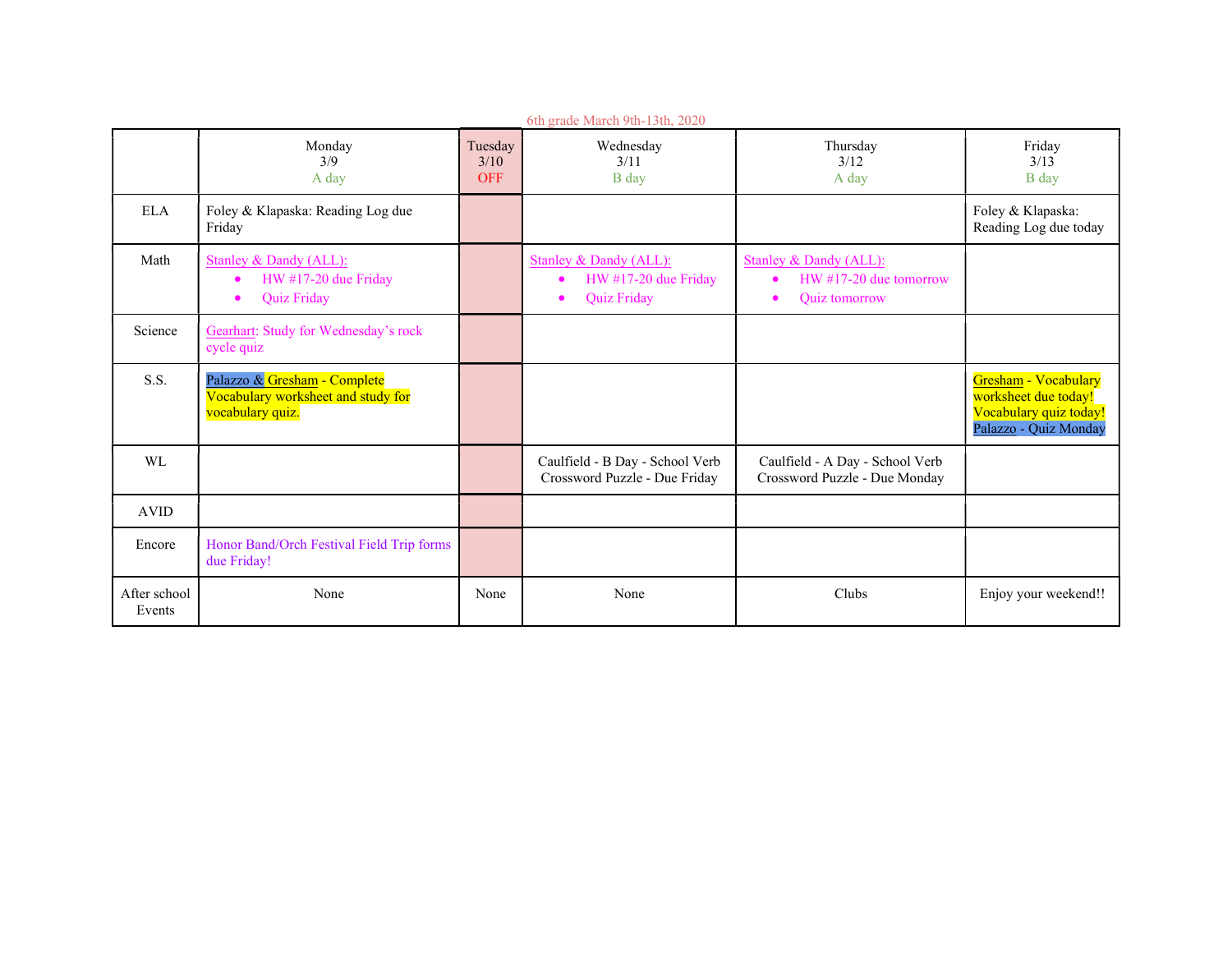| 7th Grade              |                                                            |                               |                                                                        |                                                           |                                                           |  |  |
|------------------------|------------------------------------------------------------|-------------------------------|------------------------------------------------------------------------|-----------------------------------------------------------|-----------------------------------------------------------|--|--|
|                        | Monday<br>3/9<br>A day                                     | Tuesday<br>3/10<br><b>OFF</b> | Wednesday<br>3/11<br>B day                                             | Thursday<br>3/12<br>A day                                 | Friday<br>3/13<br>B day                                   |  |  |
| <b>ELA</b>             | None                                                       |                               | None                                                                   | None                                                      | None                                                      |  |  |
| Math                   | Math $7 & 4$<br>HW #320                                    |                               | Math 7 & 1/8<br>HW #321                                                | Math 7 & 1/8<br>HW #322                                   |                                                           |  |  |
| Science                | Maffett/Chiavacci: Law of Inertia<br>Worksheet Due Friday  |                               | Maffett/Chiavacci: Law of Inertia<br>Worksheet Due Friday              | Maffett/Chiavacci: Law of Inertia<br>Worksheet Due Friday | Maffett/Chiavacci: Law of Inertia<br>Worksheet Due Today! |  |  |
| S.S.                   | No HW                                                      |                               | No HW                                                                  | No HW                                                     | No HW                                                     |  |  |
| WL                     | Spanish - 2A<br>Independent Listening due<br>Thursday 3/12 |                               | Spanish - 1B/2B<br>Independent Listening due Fri 3/13<br>or Mon $3/16$ |                                                           |                                                           |  |  |
| <b>AVID</b>            |                                                            |                               |                                                                        |                                                           |                                                           |  |  |
| Encore                 | Honor Band/Orch Festival Field<br>Trip forms due Friday!   |                               |                                                                        |                                                           |                                                           |  |  |
| After school<br>Events | None                                                       | None                          | None                                                                   | Clubs                                                     | Enjoy your weekend!!                                      |  |  |